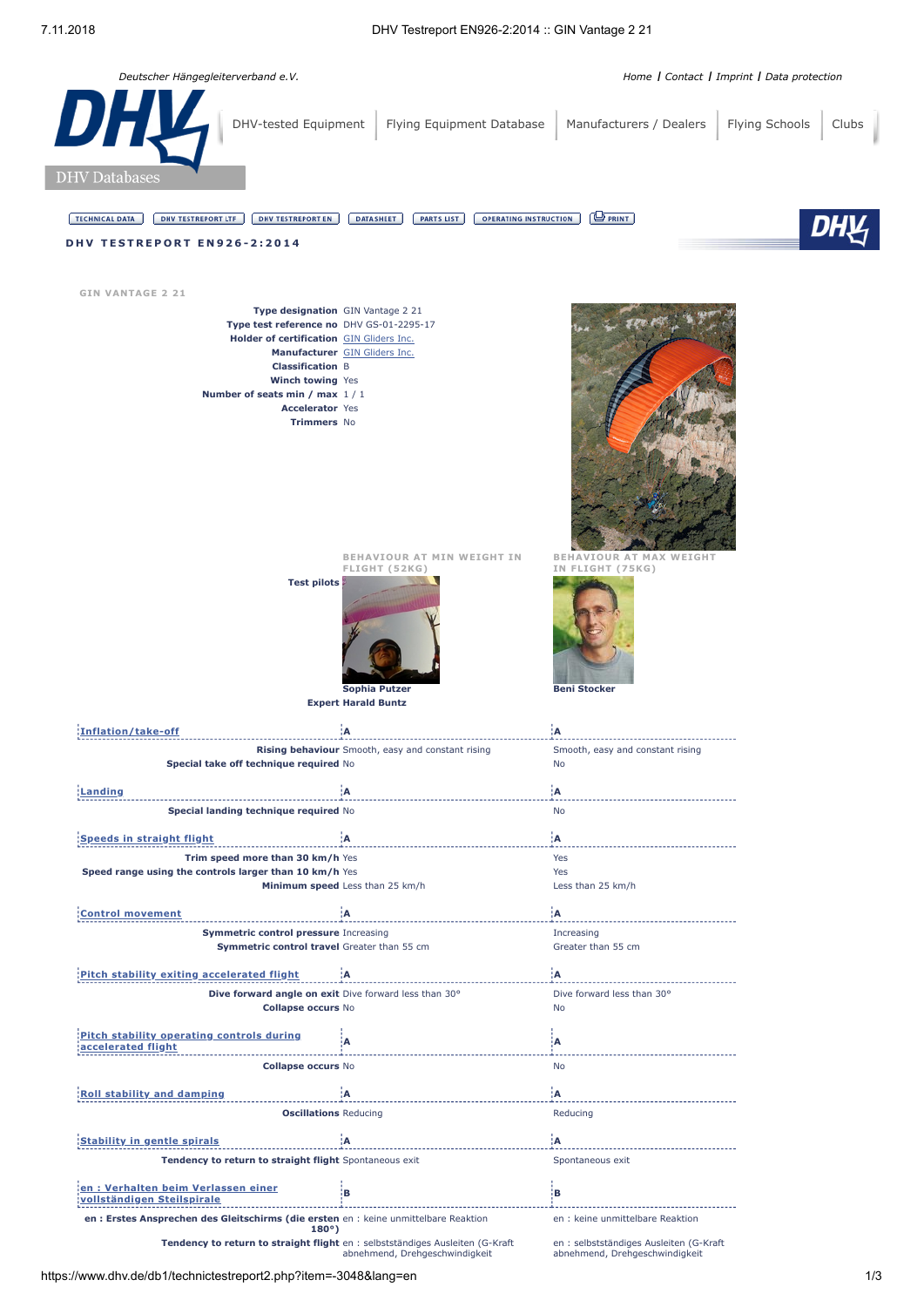## 7.11.2018 DHV Testreport EN926-2:2014 :: GIN Vantage 2 21

|                                                                                               | $511V$ Toolid port ENOZO 2.2014 On Vidinago 2.21                                       |                                                                |
|-----------------------------------------------------------------------------------------------|----------------------------------------------------------------------------------------|----------------------------------------------------------------|
|                                                                                               | abnehmend)                                                                             | abnehmend)                                                     |
|                                                                                               | Turn angle to recover normal flight Less than 720°, spontaneous recovery               | Less than 720°, spontaneous recovery                           |
|                                                                                               |                                                                                        |                                                                |
| <b>Symmetric front collapse</b>                                                               | ÷Α                                                                                     | ۱A.                                                            |
|                                                                                               | Entry Rocking back less than 45°                                                       | Rocking back less than 45°                                     |
|                                                                                               | Recovery Spontaneous in less than 3 s                                                  | Spontaneous in less than 3 s                                   |
| Dive forward angle on exit Dive forward 0° to 30°                                             |                                                                                        | Dive forward 0° to 30°                                         |
| <b>Change of course</b> Keeping course                                                        |                                                                                        | Keeping course                                                 |
| Cascade occurs No                                                                             |                                                                                        | No                                                             |
| en: Faltleinen wurden benutzt no                                                              |                                                                                        | no                                                             |
|                                                                                               |                                                                                        |                                                                |
| en: Symmetrischer Frontklapper mindestens<br>50% Flügeltiefe                                  |                                                                                        | в                                                              |
|                                                                                               | <b>Entry</b> Rocking back less than 45°                                                | Rocking back less than 45°                                     |
|                                                                                               | Recovery Spontaneous in 3 s to 5 s                                                     | Spontaneous in 3 s to 5 s                                      |
| Dive forward angle on exit Dive forward 0° to 30°                                             |                                                                                        | Dive forward 30° to 60°                                        |
|                                                                                               | Change of course Entering a turn of less than 90°                                      | Entering a turn of less than 90°                               |
| Cascade occurs No                                                                             |                                                                                        | No                                                             |
| en: Faltleinen wurden benutzt no                                                              |                                                                                        | no                                                             |
| en: Symmetrischer Frontklapper im<br>beschleunigten Flug mindestens 50%<br><b>Flügeltiefe</b> | в                                                                                      | iв.                                                            |
|                                                                                               |                                                                                        |                                                                |
|                                                                                               | Entry Rocking back less than 45°<br><b>Recovery</b> Spontaneous in 3 s to 5 s          | Rocking back less than 45°<br>Spontaneous in 3 s to 5 s        |
| Dive forward angle on exit Dive forward 30° to 60°                                            |                                                                                        | Dive forward 30° to 60°                                        |
|                                                                                               | Change of course Entering a turn of less than 90°                                      | Entering a turn of less than 90°                               |
| Cascade occurs No                                                                             |                                                                                        | No                                                             |
| en: Faltleinen wurden benutzt no                                                              |                                                                                        | no                                                             |
|                                                                                               |                                                                                        |                                                                |
| <b>Exiting deep stall (parachutal stall)</b>                                                  | ۱A                                                                                     | ίA                                                             |
| Deep stall achieved Yes                                                                       |                                                                                        | Yes                                                            |
|                                                                                               | Recovery Spontaneous in less than 3 s                                                  | Spontaneous in less than 3 s                                   |
| Dive forward angle on exit Dive forward 0° to 30°                                             |                                                                                        | Dive forward 0° to 30°                                         |
|                                                                                               | Change of course Changing course less than 45°                                         | Changing course less than 45°                                  |
| Cascade occurs No                                                                             |                                                                                        | No                                                             |
|                                                                                               | ۱A                                                                                     | ïΑ                                                             |
| <b>High angle of attack recovery</b>                                                          |                                                                                        |                                                                |
| Cascade occurs No                                                                             | Recovery Spontaneous in less than 3 s                                                  | Spontaneous in less than 3 s<br>No                             |
|                                                                                               |                                                                                        |                                                                |
| <b>Recovery from a developed full stall</b>                                                   | łВ.                                                                                    | łВ.                                                            |
| Dive forward angle on exit Dive forward 30° to 60°                                            |                                                                                        | Dive forward 30° to 60°                                        |
|                                                                                               | <b>Collapse No collapse</b>                                                            | No collapse                                                    |
| Cascade occurs (other than collapses) No                                                      |                                                                                        | No                                                             |
|                                                                                               | Rocking back Less than 45°                                                             | Less than 45°                                                  |
|                                                                                               | Line tension Most lines tight                                                          | Most lines tight                                               |
|                                                                                               |                                                                                        |                                                                |
| <u>en : Kleiner einseitiger Klapper</u>                                                       | ίA                                                                                     | ïΑ                                                             |
| Change of course until re-inflation Less than 90°                                             |                                                                                        | Less than 90°                                                  |
| Maximum dive forward or roll angle Dive or roll angle 15° to 45°                              |                                                                                        | Dive or roll angle 15° to 45°                                  |
|                                                                                               | Re-inflation behaviour Spontaneous re-inflation                                        | Spontaneous re-inflation                                       |
| Total change of course Less than 360°                                                         |                                                                                        | Less than 360°                                                 |
|                                                                                               | <b>Collapse on the opposite side occurs</b> en : Nein (oder nur eine kleine Anzahl von | en : Nein (oder nur eine kleine Anzahl                         |
|                                                                                               | eingeklappten Zellen mit selbstständiger<br>Wiederöffnung)                             | von eingeklappten Zellen mit<br>selbstständiger Wiederöffnung) |
| <b>Twist occurs No</b>                                                                        |                                                                                        | No                                                             |
| Cascade occurs No                                                                             |                                                                                        | No                                                             |
| en: Faltleinen wurden benutzt no                                                              |                                                                                        | no                                                             |
|                                                                                               |                                                                                        |                                                                |
| en: Großer einseitiger Klapper                                                                | ۱A                                                                                     | ۱A                                                             |
| Change of course until re-inflation Less than 90°                                             |                                                                                        | Less than 90°                                                  |
| Maximum dive forward or roll angle Dive or roll angle 15° to 45°                              |                                                                                        | Dive or roll angle 15° to 45°                                  |
|                                                                                               | Re-inflation behaviour Spontaneous re-inflation                                        | Spontaneous re-inflation                                       |
| Total change of course Less than 360°                                                         |                                                                                        | Less than 360°                                                 |
|                                                                                               | <b>Collapse on the opposite side occurs</b> en : Nein (oder nur eine kleine Anzahl von | en : Nein (oder nur eine kleine Anzahl                         |
|                                                                                               | eingeklappten Zellen mit selbstständiger<br>Wiederöffnung)                             | von eingeklappten Zellen mit<br>selbstständiger Wiederöffnung) |
| <b>Twist occurs No</b>                                                                        |                                                                                        | No                                                             |
| Cascade occurs No                                                                             |                                                                                        | No                                                             |
| en: Faltleinen wurden benutzt no                                                              |                                                                                        | no                                                             |
|                                                                                               |                                                                                        |                                                                |
| en: Kleiner einseitiger Klapper im<br>beschleunigten Flug                                     | A                                                                                      | А                                                              |
| Change of course until re-inflation Less than 90°                                             |                                                                                        | Less than 90°                                                  |
| Maximum dive forward or roll angle Dive or roll angle 15° to 45°                              |                                                                                        | Dive or roll angle 15° to 45°                                  |
|                                                                                               | Re-inflation behaviour Spontaneous re-inflation                                        | Spontaneous re-inflation                                       |
| Total change of course Less than 360°                                                         |                                                                                        | Less than 360°                                                 |
|                                                                                               | <b>Collapse on the opposite side occurs</b> en : Nein (oder nur eine kleine Anzahl von | en : Nein (oder nur eine kleine Anzahl                         |
|                                                                                               | eingeklappten Zellen mit selbstständiger                                               | von eingeklappten Zellen mit                                   |
|                                                                                               | Wiederöffnung)                                                                         | selbstständiger Wiederöffnung)                                 |
| <b>Twist occurs No</b>                                                                        |                                                                                        | No                                                             |
| Cascade occurs No                                                                             |                                                                                        | No                                                             |
| en: Faltleinen wurden benutzt no                                                              |                                                                                        | no                                                             |
|                                                                                               |                                                                                        |                                                                |
| en: Großer einseitiger Klapper im                                                             | ١в                                                                                     |                                                                |

https://www.dhv.de/db1/technictestreport2.php?item=-3048&lang=en 2/3